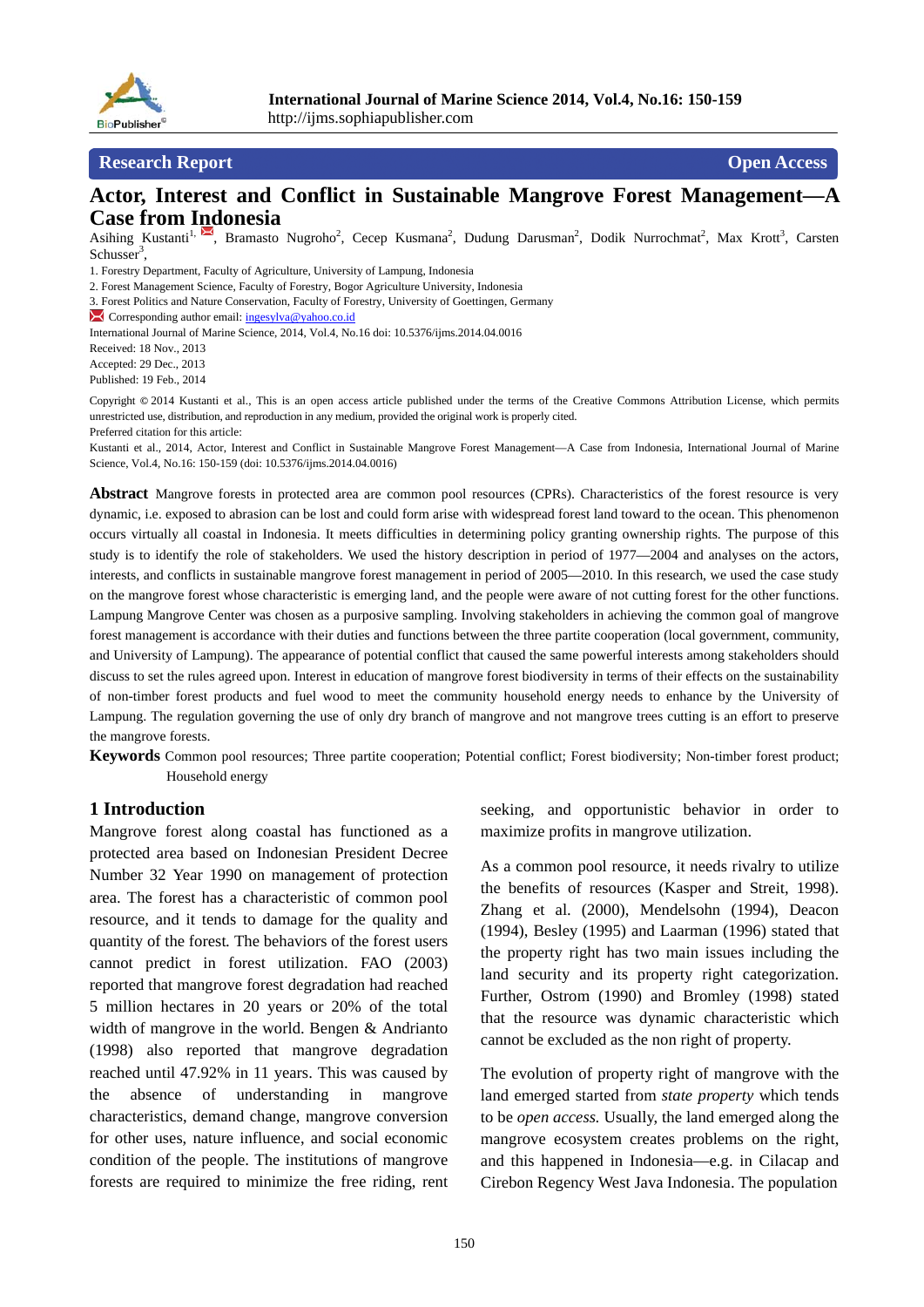

growth and economic interest (Platteau, 1996; Dachang, 1995) caused rivalry in utilization. State property right changes into private property as an incentive increases in mangrove management.

Schlager and Ostrom (1992) stated that property right change has four property right status e.g.1) *withdrawal right—*right to enter, 2) *management right*—right to manage, 3) *exclusion right*—right to exclude non property, and 4) *alienation right*—right to transfer.

Private property right administration for the mangrove forest ecosystem was not successfully managed. Also, it was not ensuring the long endurance of management, sustainability, and incentives of mangrove management (Ostrom, 1990). The private property right can change to *common right* if there are influences in the change of community, the problem of collective choice, and the policy choice (Kasper and Streit, 1998).

Beside the economic factor as a consideration for mangrove forest management, the characteristic and the sustainability of the resource must also be considered (Scott 2008 and Ostrom 1990) politically, ecologically, and socio economically (Scoones, 1999; Buckles, 1999). In history of the mangrove forest management, it was found that it inhibited management sustainability. Armitage (2002) stated that 1) it was not clear about the right categorization and the forest characterized (Gluck, 2002); 2) actor capacity for environmental change, controlling, and potential conflict; and 3) there was no attention to the community-based forest management.

The involvement of stakeholder in mangrove management is needed because of their characteristics as common pool resources. It can accommodate the *interest* and *power* among the *s*takeholders for the succes of cooperation (Reed et al, 2004). Further, statement in interest and conflict in forest resources is arised when limited forest resources are used for some interests between stakeholders; therefore, a forest policy should be made as a resolution for the conflict. Policy making is a social bargaining process for regulating conflict of interest (Krott, 2005). As suggested by Wood (1993), there are some changes needed in forest resources management including: 1) building up of awareness of the complexity of natural resources management problems and 2) conflict

resolution approach (Wood, 1993). Regard to mangrove forest as a common pool resource, it needs to know the role of stakeholders in sustainable forest management. Hypothesis in this research is sustainable management of mangrove forests as a goal shared by most across in public.

# **2 Methodology**

To identify the changes of the rights of mangrove forest and the role of stakeholders in its management, we used the history description in period of 1977-2004 and analyses on the actors, interests, and conflicts in sustainable mangrove forest management in period of 2005-2010. In this research, we used the case study on the mangrove forest whose characteristic is emerging land, and the people were aware of not cutting forest for the other functions. The methodology was applied to answer the stakeholders role in the change of the behavior of the communities in their sustainable mangrove forests. Lampung Mangrove Center was chosen as a purposive sampling.

The focus of this paper was on mangrove forest management in period of 2005-2010. This period was a peak of the awareness of the communities to conserve the forest and not cutting it for traditional ponds of prawns anymore. The role of stakeholders increased as the University of Lampung Indonesia became the leader which applied scientific and technological approach.

To analyze the role of stakeholders in mangrove forest management, we used the power, interest, and outcome factors (Schusser, 2012). Types of data were primary and secondary. The primary data were collected through in-depth interviews with questionnaire to 25 respondents, field observations, and surveys. We used *purposive sampling* to determine respondents (Creswell, 2003) and *snowball sampling* (Nuemann) based on the interaction pattern of social ecological system. They were categorized into four categories as follow: 1) 9 resource users (fisherman, fish farmers, and environmental education group), 2) 11 facilitators (village government, East Lampung Regency, regional parliament, Forest District Lampung Province, national land agency, University of Lampung, NGO), 3) 5 national and international networkings (Mangrove Management Agency II Forestry Ministry—BPHM II Indonesia),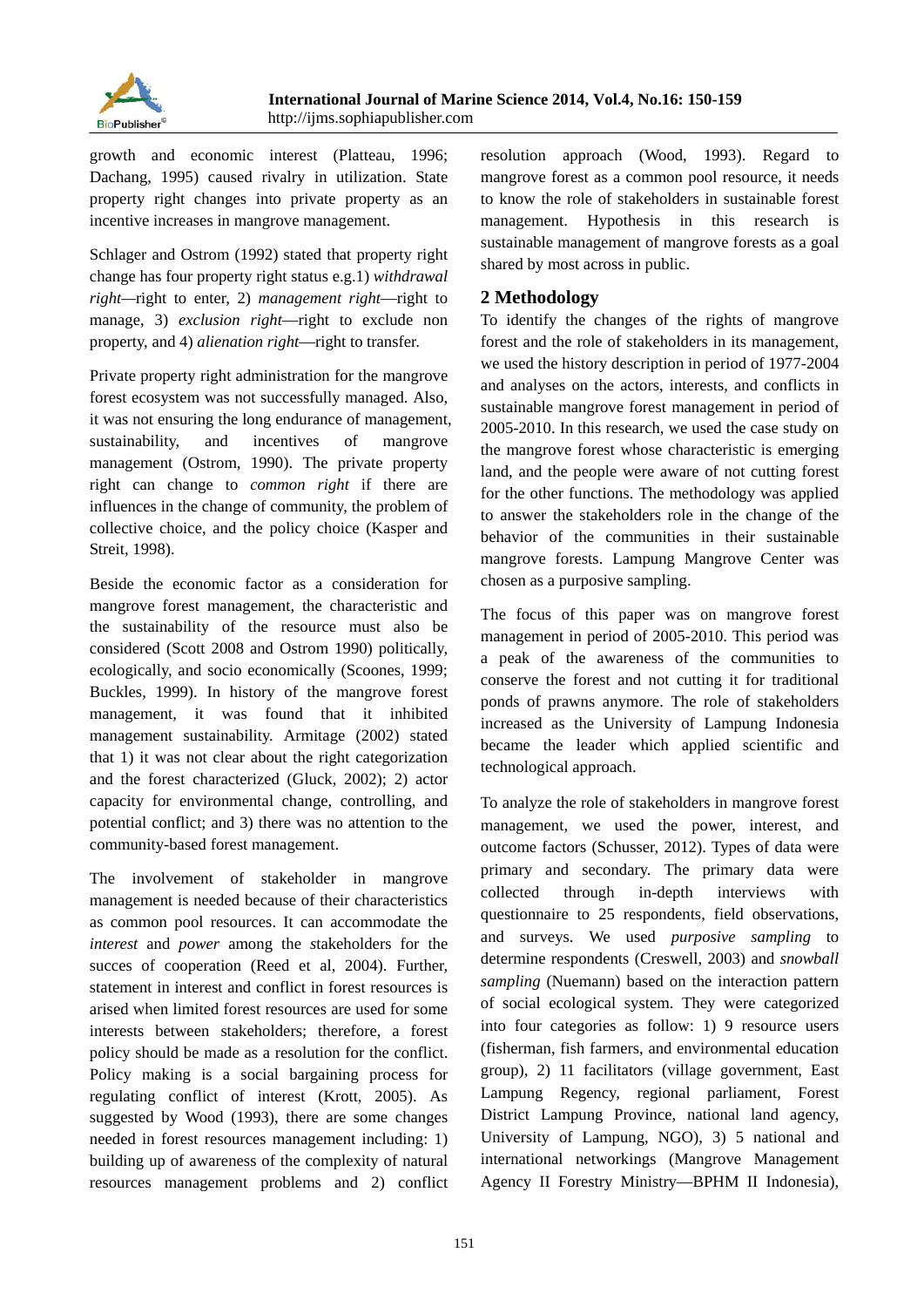

Japan International Cooperation Agency (JICA), and Yokohama, Saga, and Kyoei University Japan. We also used secondary data containing: a. history data & management program from University of Lampung and East Lampung Regency, b. community, c. governmental (East Lampung Regency) and local institutions (Environmental Education Group), and d. literature study. Data analysis was performed using an Institutional Analysis Design (IAD) by Ostrom (1999)

### **3 Result**

### **3.1 Mangroves Forest History 3.1.1 Period 1977-1990**

The mangrove forest in Margasari Village East Lampung Regency Indonesia is a forest whose function is as a green belt along the coast, and its characteristic is an open access resource (Figure 1).



Figure 1 Mangroves forest as a green belt in 1977

The community with its head of village man was permitted to clear the forest to become 14 traditional prawn ponds. Conversion of mangrove forest to another function occurred starting from 1977, and this was encouraged by the world export boomingespecially to Japan, Hongkong, China, America, and some country in Europe (Hidayati et al., 2006). It occurred in Indonesia, Malaysia, Thailand, Vietnam, and Philippines (Alison & Ron, 1998; Barbier, 2006; Adger & Cecilia, 2000; and Hidayati et al., 2006). The price at that time ranged from Rp 120,000/kg; 13 \$/kg; or 11  $\in$ kg. The peak of prawn export was in 19801987, but the exertion of prawn ponds from mangrove forest cutting found the trouble.

By the year of 1990, the extensive prawn pond cultivation experienced some problems: 1) prawns had been infected by the virus disease; 2) abrasion from the sea; and 3) decrease of prawns demand. When abrasion happened in 1990-1994, the whole mangrove forest along the coast disappeared, and this alarmed the community that lived along the coast. Also, the 14 ponds prawn disappeared. In addition to that, 12 sub-villages also disappeared. This forest damage had raised the community's awareness on the important function of mangrove forest in their village. Based on that situation, the forestry district of the province had arranged the rehabilitation program on that forest mangrove area.

### **3.1.2 Period 1991—1997**

In this period abrasion from the sea continued. The mangrove forest disappeared from the land. The community with its neighboring villages was cooperating to rehabilitate the forest by planting the mangrove species, e.g. *Avicennia marina* and *Rhizophora mucronata*. The first rehabilitation was carried out in 50 hectares in 1995. Then in 1997, mangrove species planted in this area grew successfully there. It was encouraged by the muddy trapping from the sea by the existence of the root of mangrove forest. Therefore the land around the mangrove forest was arisen (Figure 2).

### **3.1.3 Period 1998-2004**

In this period, mangrove forest had extended as wide as 700 hectares as a result of rehabilitation by Forestry District of Lampung together, armed forces community service, and the community (Figure 3). The status of that forest was a state forest. The conflict of interests started from the prawn pond owners that had the permit from the village head man. They wanted that the right of the prawn ponds was given back to them. However, the village head man, village parliament, and the community did not issue the permit anymore; as a result, it caused the traumatic disaster in 1990-1995 by abrasion. Eventually, they started to fully understand the big role of the existence of mangrove forest function on their village.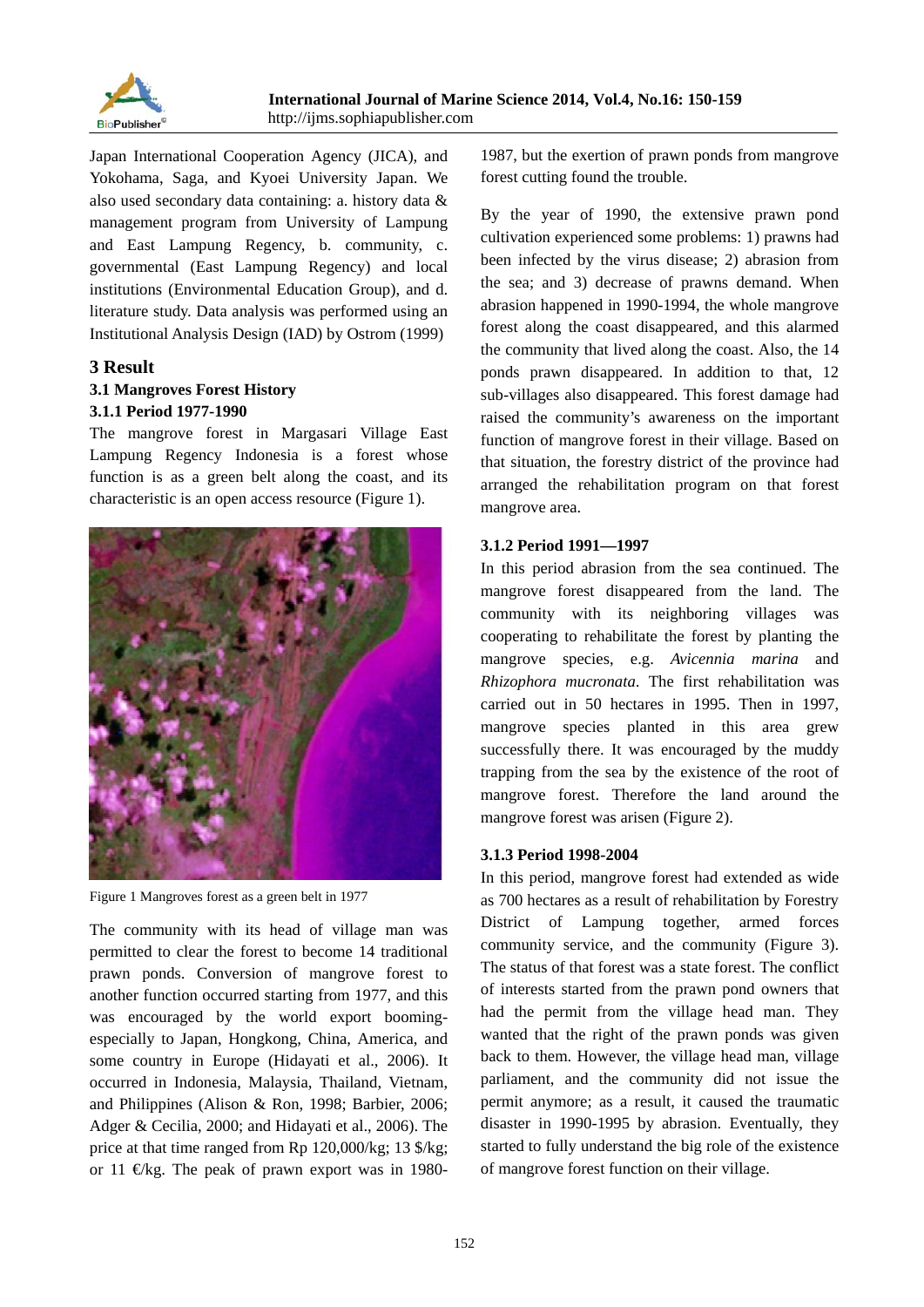



Figure 2 Mangrove lost by abrasion in 1990



Figure 3 Success story of mangroves rehabilitation in 1998



Figure 4 Mangrove growth up until 700 hectares in 2009

By the end of 2004, the former village head man had the idea to give the 50 hectares of forest to University of Lampung as an education forest. He stated that University of Lampung is a credible institution that is able to maintain the forest and not to convert it into another function. University of Lampung had prepared some official processes to get the legitimating from

the government and coordination by the other stakeholder involved.

## **3.2 Actors, Interest, and Conflict in Period 2005-2010**

Since the mangrove forest disappeared on 1991-1995, the community was aware of the mangrove forest function. The village head man had initiative to hand over as wide as 50 hectares from 700 hectares of mangrove forest to the University of Lampung to become an education forest. Officially, the University of Lampung runs the forest through the coordination with the community and local government. Some approaches between the stakeholders have been applied for the mangrove forest management. From these approaches and coordination between the stakeholders, the 700 hectares mangrove forest (wholly wide of forest) has been agreed to be given to University of Lampung. The reason for this is to avoid conflicts in the future if the whole forest area is not run by the university (Figure 4).

As Krott (2005) stated that by using wide-scoped forest expertise, it should be possible to ascertain which sustainable uses of forest are in the interest of common welfare. Also, professional operating need to have broader range of skill and expertise in scientific and technical knowledge available and the communication skills to lead and implement efforts to conserve and sustainable forest management (Thompson, 2000). In mangrove forest management, the University of Lampung applied the *tripartite concept* cooperation among the community, University of Lampung, and government of regency. Government consists of Head of Regency, Forestry District, Fishery District, Environmental District, and Watershed Management Agent. The concept of the scientific approaches in the integrated management and tripartite cooperation was proposed by the University of Lampung by in hearing between the stakeholders. In that session, it was informed that the mangrove management was required for the integrated management suitable with the characteristics of the forest. It was different from the other forest conditions. Therefore, the management of the mangrove area requires multidiscipline and multi-stakeholder approaches. The attendees of the consultative meeting approved the proposed management.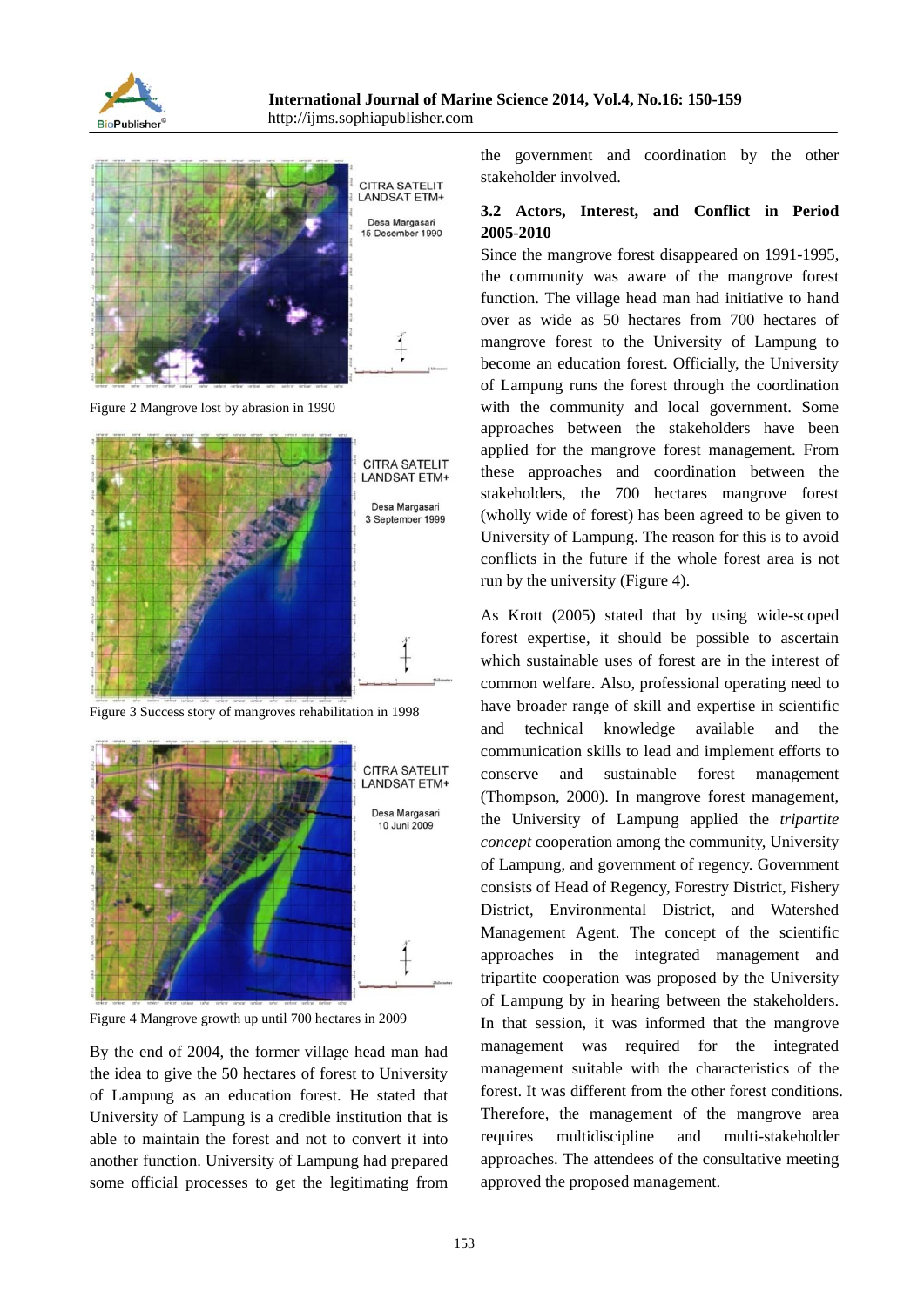*Tripartite concept* means that each stakeholder has organization based on their own duty and functions. The purposes of tripartite cooperation were as follows:

**I. Short-term Purpose**, 1) the improvement in the capability of human resources of the regency government, University of Lampung, and community; 2) ensure effectiveness and efficiency in managing mangrove forest trough integrated management; 3) increase the revenue of local government and community through community empowerment;

**II. Long-term Purpose**: 1) to achieve sustainable mangrove forest management through integrated management and community development, 2) to develop a model of mangrove forest management in national scale.

There were several steps of cooperation as follows: 1) ground check survey of the mangrove forest location, 2) equation of the perception among stakeholders in the integrated mangrove forest management. As a result of this, there was an agreement between the University of Lampung and the Local Government for the collaboration activities, and we call it as Memorandum of Understanding (M o U), 3) legitimating of mangrove management to University of Lampung based on the Decision Letter of the Head of Regency Number B. 303/22/SK/2005 on*" Location determination of 700 Ha for Mangrove Forest Management in the Framework of Education, Environmental Conservation, and Community Empowerment in Margasari Village of Labuhan Maringgai District";* 4) arrangement of the integrated program and activities in mangrove forest management.

Moreover, the stakeholders in integrated mangrove management involved include State Government (Local Government), University of Lampung, Forestry District, Fishery District, Environmental Agent, Planning & Development Agent of Regency, Entrepreneurs, NGO, national and international networking, and community (village head man, farmers, fishermen, and environment education group). The description of main interests of each stakeholder is presented in Table 1.

# **4 Discussion**

There are two important policies that encourage community participation, devolution and decentralization. Devolution is a system in forest management over the aspirations of local communities, local wisdom, and further enhance forest biodiversity. Decentralization is shifting power from central government to the regions in maximizing the development and equalization (Evans et al., 2006). As reported by Agrawal and Gupta (2005); Mark and Sashi (2007); and Papageorgiu et al. (2008) community participation in forest resource management with the CPRs characteristics needed in sustainability efforts. The existence of the community needs to be taken into account because of their activities directly related to the forest (Purnomo et al., 2012). They depend on the existence of forest in associated with the economic, social, and environment safe needs. However, Purnomo et al. (2012) also warned that allowing access community to the forest management must still get assistance and good governance to ensure its sustainability.

Mangrove forest in some developing countries such as Tanzania-East Africa, Philippines, Thailand, and Vietnam has problems in their management. Communities are subsistence who depends on the mangrove forest for their need. Often, utilization of mangrove forests is done by converting it to another function. This causes damage and even loss of mangrove forests. Exacerbated by poor coordination between the local government district agencies (forestry, fisheries, and environment) where they often overlap in the programs and activities of mangrove forest management. It is proposed to cooperate between government district agencies and local communities (Mangora, 2010; Nurse and Kamba, 1999).

The abovementioned experiences are different from the management of mangrove forests in East Lampung Regency Indonesia. That mangrove forest is one of the forests that have characterized as common pool resources and also a secondary forest that regrowth after rehabilitated in 1995 and 1997. Base on the community initiative, the forest is handed over to the University of Lampung as an education forest. Cooperation between the three parties made the community,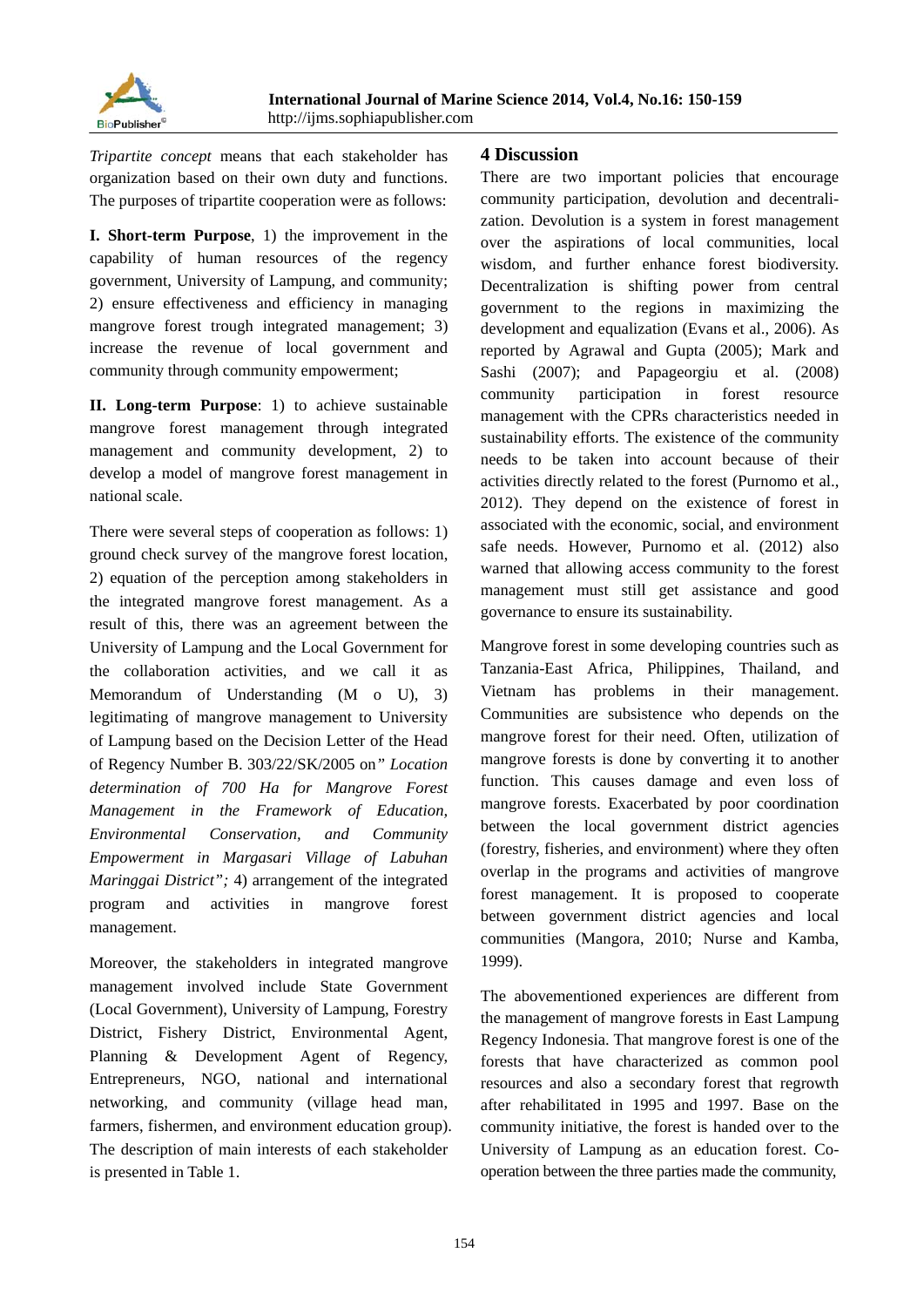

#### Table 1 Summary of Main Interest of Actors

| Actor                                | <b>Interest</b>                                                                               |
|--------------------------------------|-----------------------------------------------------------------------------------------------|
| <b>State</b>                         | -authority of the area                                                                        |
|                                      | -the government executive                                                                     |
|                                      | -community welfare                                                                            |
|                                      | -politics position                                                                            |
| University of Lampung                | -field research for undergraduate and postgraduate student from Universities in Indonesia and |
|                                      | abroad (Japan and United Kingdom)                                                             |
|                                      | -Forestry & Fishery Department at Agriculture Faculty                                         |
|                                      | -education activities                                                                         |
|                                      | -science and technology implementation                                                        |
|                                      | -community service (social economic improvement, economic sustainable)                        |
|                                      | -career                                                                                       |
|                                      | -cooperation                                                                                  |
|                                      | -information dissemination                                                                    |
|                                      | -brand image for environment concern                                                          |
| Village Head Man                     | -maintain forest from conversion to other function                                            |
|                                      | -to protect the community living                                                              |
|                                      | -initiator for mangroves forest management right changed                                      |
|                                      | -position                                                                                     |
|                                      | -benefits                                                                                     |
| Fisherman group                      | -benefits fish from around mangrove forest                                                    |
|                                      | -fuel woods from dry mangrove branch                                                          |
|                                      | -sustainable yields                                                                           |
| Farmer group                         | -benefits                                                                                     |
|                                      | -fuel woods from dry mangrove branch                                                          |
|                                      | -sustainable yields                                                                           |
| <b>Environment Education Group</b>   | -develop of environmental mangrove education                                                  |
|                                      | -consist of teachers, community leaders, youth, village officials                             |
| <b>Forestry District of Regency</b>  | -Responsibility on forest policy, rehabilitation, conservation, and production.               |
|                                      | -benefits                                                                                     |
|                                      | -career                                                                                       |
| <b>Fishery District of Regency</b>   | -Responsibility on fishery policy, conservation, and production.                              |
|                                      | -poverty reduction                                                                            |
|                                      | -benefits                                                                                     |
|                                      | -career                                                                                       |
| Environmental District of            | -Responsibility on environmental protection of the natural resources                          |
| Regency                              | -coordinator integrated team in mangrove management                                           |
|                                      | -benefits                                                                                     |
|                                      | -career                                                                                       |
| Planning & Development Agent         | -Responsibility on research, planning, budgeting, reviewing, and monitoring on program and    |
| of Regency                           | activities of regency development include mangrove development                                |
| Watershed Management Agent           | -Improve the watershed between the upstream-downstream river area                             |
|                                      | -rehabilitation the forest resources                                                          |
| Enterprise in Mangroves Yield        | -benefits                                                                                     |
|                                      | -collect the non timber yields of mangrove from fisherman and farmer                          |
| <b>NGOs</b>                          | -community empowerment                                                                        |
|                                      | -benefits                                                                                     |
|                                      | -career                                                                                       |
| <b>Mangrove Forest National</b>      | -gathering data and source of information about mangroves management in Indonesia             |
| <b>Agent II of Forestry Ministry</b> | -make partnership with international agent in mangrove forest management                      |
| (Social Forestry and Land            | -institution empowerment in mangrove management                                               |
| Rehabilitation)                      | -make demonstration plot area for mangrove management                                         |
| Japan International Cooperation      | -as a donors agent from the Japan Government in mangroves pilot project area                  |
| Agency                               | -as a counterpart Indonesian Government-Ministry of Forestry Indonesia (Social Forestry and   |
|                                      | Land Rehabilitation)                                                                          |
| University of Yokohama, Saga,        | -Research activity in mangrove silviculture and ecotourism in Asia.                           |
| and Kyoei Japan                      | -career                                                                                       |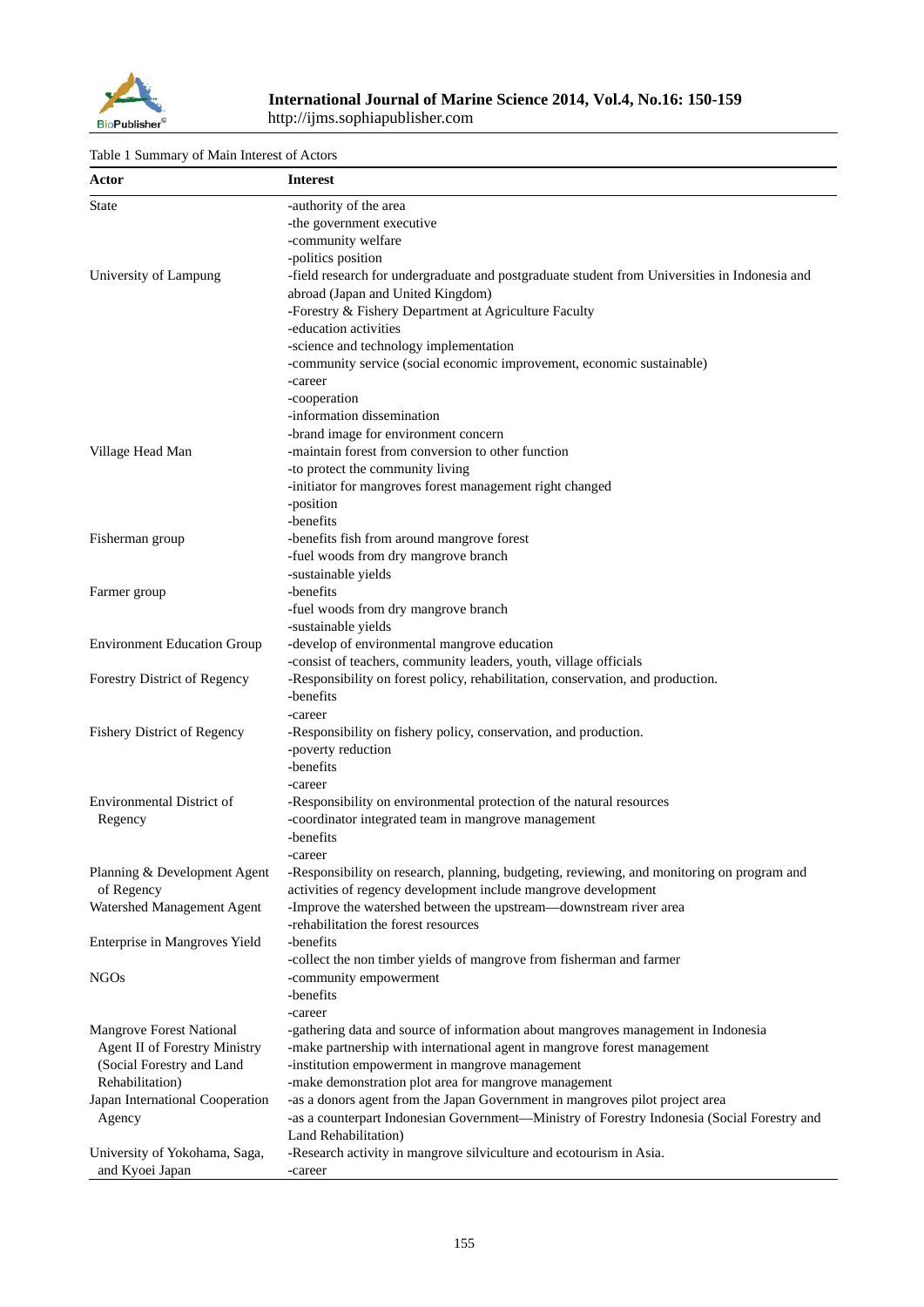

the government of East Lampung Regency, and the University of Lampung.

Kustanti et al. (2012) noted that the integrated management in that forest was in an aggressive curve. It indicates that the management should give the priority to the opportunity and minimize the threats from the environmental elements such an abrasion from the sea, facilitation in integrated management, and law enforcement in mangrove forest management. By the year of 2008 the name of Mangrove management changed into Lampung Mangrove Center (LMC) in East Lampung Regency, Indonesia. The mangrove area formed a new land near the sea after the rehabilitation from the Forestry District. The proper of that new land which it disappeared by the abrasion on 1991 cannot claim. It caused according to The *Agrarische Wet* 1870 this land was state property. Also, according to the Letter of National Land Agency Indonesia Number 410-1293 date 9 May 1996 and the Agrarian Law No 5 Year 1960 stated that the people who lived on land which had been abrated cannot ask for compensation and their right will had been revoked automatically (Kustanti, 2011).

The mangrove forest lies between land and sea; therefore, it needs more complicated approach for running the management. Integrated management should be proposed because it had many stakeholders involve individually and institutionally (Kustanti et al., 2012). The interests of stakeholder can be defined into four aspects: green belt existing, biodiversity, non timber product, and fuel wood (Figure 5).

The description of actors, interests, and conflict of each stakeholder based on theory of Krott (2005) is presented in Table 2 and Figure 5 showed that there are two interests that can be observed from stakeholders. They are the direct and indirect users. Direct users are those that relate directly with mangrove forests such as the State and the University of Lampung. Indirect users are not in direct contact with mangrove forests like the Department of Plantations and Forestry, Department of Marine and Fisheries, The Environment Agency, Planning and Regional Development, Watershed Management Center Way Seputih Way Sekampung, NGOs, National / International Networking, and Entrepreneur. The data showed that among the interests of the actor are green belt, biodiversity, non-wood products, and fuel wood.



Interests of users:  $+++$  very strong;  $++$  strong;  $+$  medium; () low Zones of conflics  $\boldsymbol{u}$ between main area of interests |

Figure 5 Matrix of Interests of Actors in Sustainable Mangrove Forest Management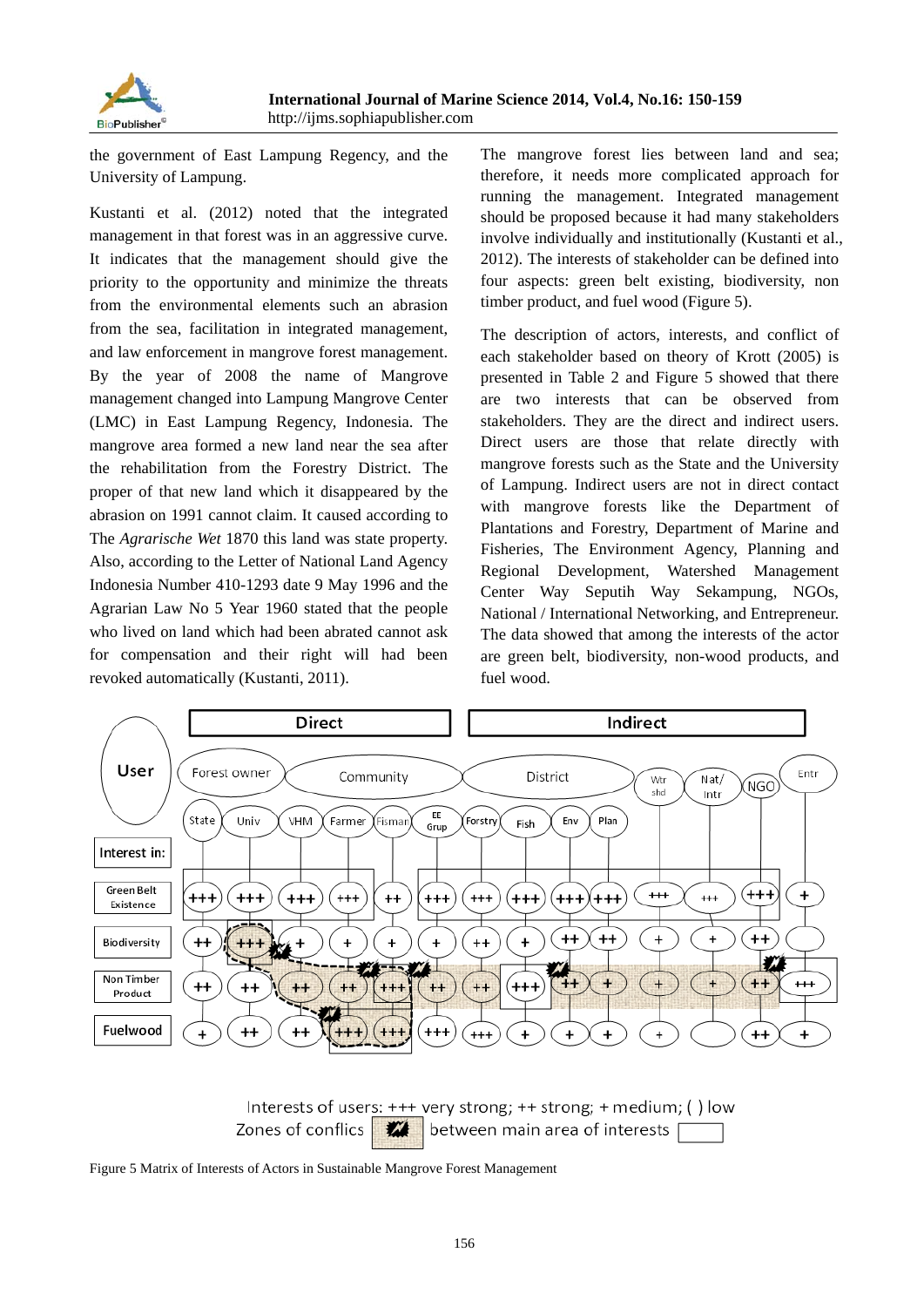

| Interest                                           | Actor                             | Conflict                                          |
|----------------------------------------------------|-----------------------------------|---------------------------------------------------|
| Green Belt Existing                                | -State                            |                                                   |
| (green belt is protected not conversion            | -University of Lampung            |                                                   |
| to another function)                               | -Farmer Group                     |                                                   |
|                                                    | -Village Head Man                 |                                                   |
|                                                    | -Environment Education Group      |                                                   |
|                                                    | -Forestry District                |                                                   |
|                                                    | -Fishery District                 |                                                   |
|                                                    | -Environmental Agent              |                                                   |
|                                                    | - Planning & Development Agent of |                                                   |
|                                                    | Regency                           |                                                   |
| Biodiversity (it indicates from the                | -University of Lampung            | -The decision of species plantation according the |
| presence of diversity, density, and                | -Forestry District                | salinity needed (zonation)                        |
| composition of mangrove species)                   | $-NGO$                            |                                                   |
| Non Wood Products (various non                     | -State                            | -Benefits                                         |
| wood products around mangrove<br>forest)           | -Fishery District                 | -Price decision                                   |
|                                                    | -Entrepreneur                     | -sustainability of products                       |
|                                                    | -Fisherman Group                  | -Green belt existing                              |
| Fuel wood                                          | -Fisherman Group                  | -For household energy                             |
| (The needs household energy from<br>mangrove wood) | -Farmer Group                     | -harvest around mangrove forest                   |
|                                                    | -Environment Education Group      | -forbidden to make the tree death for fuel wood   |
|                                                    | -University of Lampung            | -80% household need fuel wood for energy; only    |
|                                                    |                                   | 10% take from mangrove forest                     |
|                                                    |                                   | -need to research all about fuel wood (species,   |
|                                                    |                                   | size, age, wood criteria, location)               |
|                                                    |                                   | -green belt existing                              |

|  | Table 2 Summary of the Actor, Interest and Conflict in Mangrove Forest Sustainable Management |
|--|-----------------------------------------------------------------------------------------------|
|--|-----------------------------------------------------------------------------------------------|

The presence of green belt should be maintained and should not be converted into other uses that would damage the existing mangrove stand. It can be noted that the mangrove stand in the study area was restored after it was vanished in 1990 due to abrasion.

As for the interest of biodiversity, Lampung University is an actor who has strong knowledge and information of the area. Mangrove forests has characteristics compare with the other forest types or other terrestrial habitat in the sense that is highly influenced by the salinity of sea water and has established adaptation from any harsh climatic condition. Meanwhile, according to Schusser (2012) that biodiversity is an important indicator that shows the increasing quality of damaged forests. When biodiversity enhances, it will improve the social and economic values of forest resources.

Non-wood products are the results of improve biodiversity and quality of mangrove forests as these became the stable source fuel wood used by the farmers and fishermen, improve catch of fish, shellfish, prawn, and crabs. Fuel wood is the fourth interests desired by the user mainly by farmers and fishermen to meet their daily energy. Thus, utilization of dried branches of mangrove tree is recommended for such purpose and cutting of mangrove trees for fuelwood is prohibited. Nurhayati (2008) states that 80% of community needs fuel wood but only 10% of it were taken from the mangroves. Based on interviews with the users, they revealed that they have received information from the University of Lampung that the use of dry branches of mangrove trees is only allowed. This implies that information campaign is one of the tools in educating the locals on the importance of mangroves forest in the area. Agrawal and Gupta (2005) suggested that the local community education is needed to access information about mangroves forest management.

In long term, implementation of the integrated management of mangrove forests has potential conflicts between the interests of stakeholders.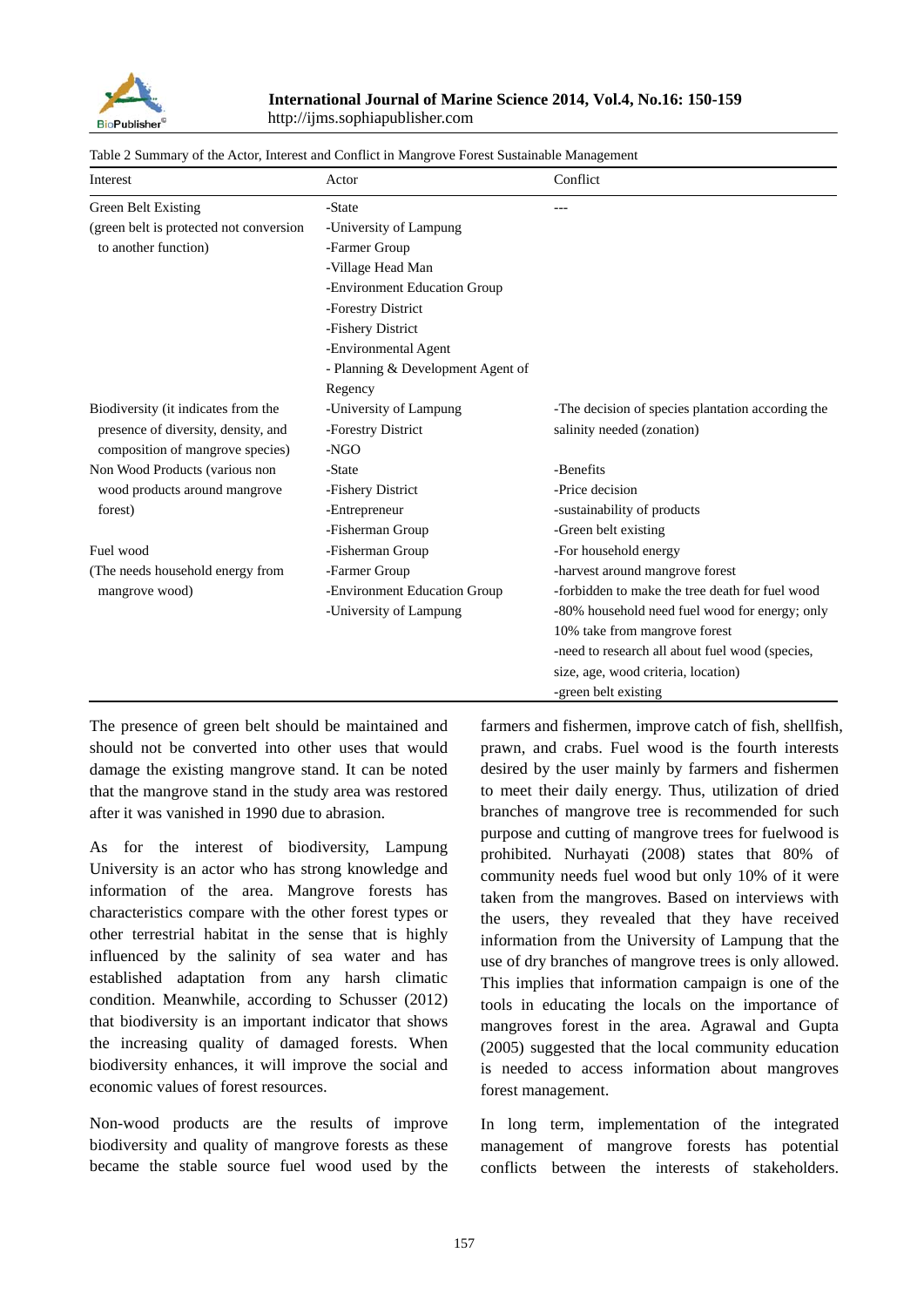

Especially it was in interests of biodiversity (species and composition of mangrove), non-timber products, and the firewood fulfillment for community around mangrove. The potential conflicts were policy making, budgeting, coordination, and implementation in the field. In a period of eight years of management (2004-2012), it observed that more stakeholders want to real benefit from the integrated management. Changes in policy and budgeting, especially at the district forestry of regency sector led to conflict in sustainability mangrove management. Policies and budgeting of programs and activities were influenced by political and policy leadership of the institution involved.

The success of mangrove rehabilitation also raises a potential conflict. It especially was in use of firewood for marginal communities around mangrove forest. It was needed a study to know the mangrove growth, potential, and methods of using eco-friendly for the public welfare.

## **5 Conclusion**

Sustainable management of mangrove forests in Lampung Mangrove Center started from 2004-now by involved the various stakeholders. It was affected by a variety of interests and potential appearance of a conflict. Involving stakeholders in achieving the common goal of mangrove forest management is accordance with their duties and functions. The appearance of a conflict that caused the same powerful interests among stakeholders should discuss to set the rules agreed upon.

Interest in maintaining of green belt was the willingness among the stakeholders. Potential conflicts on biodiversity, non wood products, and fuel woods fulfillment need some regulations, studies, and coordination activities in mangrove integrated management. Education of mangrove forest biodiversity in terms of their effects on the sustainability of non-timber forest products and fuel wood to meet the community household energy needs to enhance by the University of Lampung. The regulation governing the use of only dry branch of mangrove and not mangrove trees cutting is an effort to preserve the mangrove forests.

#### **References**

Agrawal A. and Khrisna G., 2005, Decentralization and Participation: The Governance of Common Pool Resources in Nepal's Terai, World Development, 33: 1101-1114.

http://dx.doi.org/10.1016/j.worlddev.2005.04.009

- Alison G., and Ron J., 1998, Analysis Use of Environmental Function to Communicate The Values of a Mangroves Ecosystem Under Different Management Regimes, Ecological Economics, 25: 232-346.
- Armitage D., 2002, Socio-institution Dynamics and The Political Ecology of Mangrove Forest Consevation in Central Sulawesi, Indonesia, Global Environmental Change, 12: 203-217.

http://dx.doi.org/10.1016/S0959-3780(02)00023-7

- Barbier EB., 2006, Mangrove Dependency and The Livehoods of Coastal Communities in Thailand, CAB International. Environmental and Livehoods in Tropical Coastal Zones (eds. C.T. Hoanh, T.P.Tuong, J.W. Gowing and B. Hardy), 126-138.
- Besley T., 1995, Property Rights and Investment Incentives: Theory and Evidence from Ghana, Journal of Political Economy, 103 (5): 903-937.

http://dx.doi.org/10.1086/262008

- Bromley D.W., 1998, Tenure Regimes and Sustainable Resource Management, Tenure and Sustainable Use, Centre for Development and the Environment, University of Oslo, Norway.
- Creswell J.W., 2003, Research Design: Qualitative, Quantitative, and Mixed Methods Approaches, Second Edition, Sage Publications, International Educational and Professional Publisher, Thousand Oaks, London, New Delhi.
- Devkota R.R., 2010, Interests and Power as Driver of Community Forestry (A Case Study of Nepal), PhD Thesis, University of Gottingen, Germany.
- Evans K., 2006, Guide to Participatory Tools for Forest Community. Bogor, Indonesia: Center for International Forestry Research (CIFOR).
- FAO, 2003, Status and trends in mangrove area extent worldwide, By Wilkie, M.L. and Fortuna, S., Forest Resources Assessment Working Paper No. 63. Forest Resources Division, FAO, Rome, (Unpublished).
- Gluck P., 2002, Property Rights and Multipurpose Mountain Forest Management, Forest Policy and Economics, 4 (2002): 125-134.

http://dx.doi.org/10.1016/S1389-9341(02)00012-6

Hidayati D., Herry Y., Eniarti D., and dan Toni S., 2006, Stakeholder Role in Mahakam Delta Management, Indonesian Metalurgy and Demography Reseacrh Centre (LIPI).